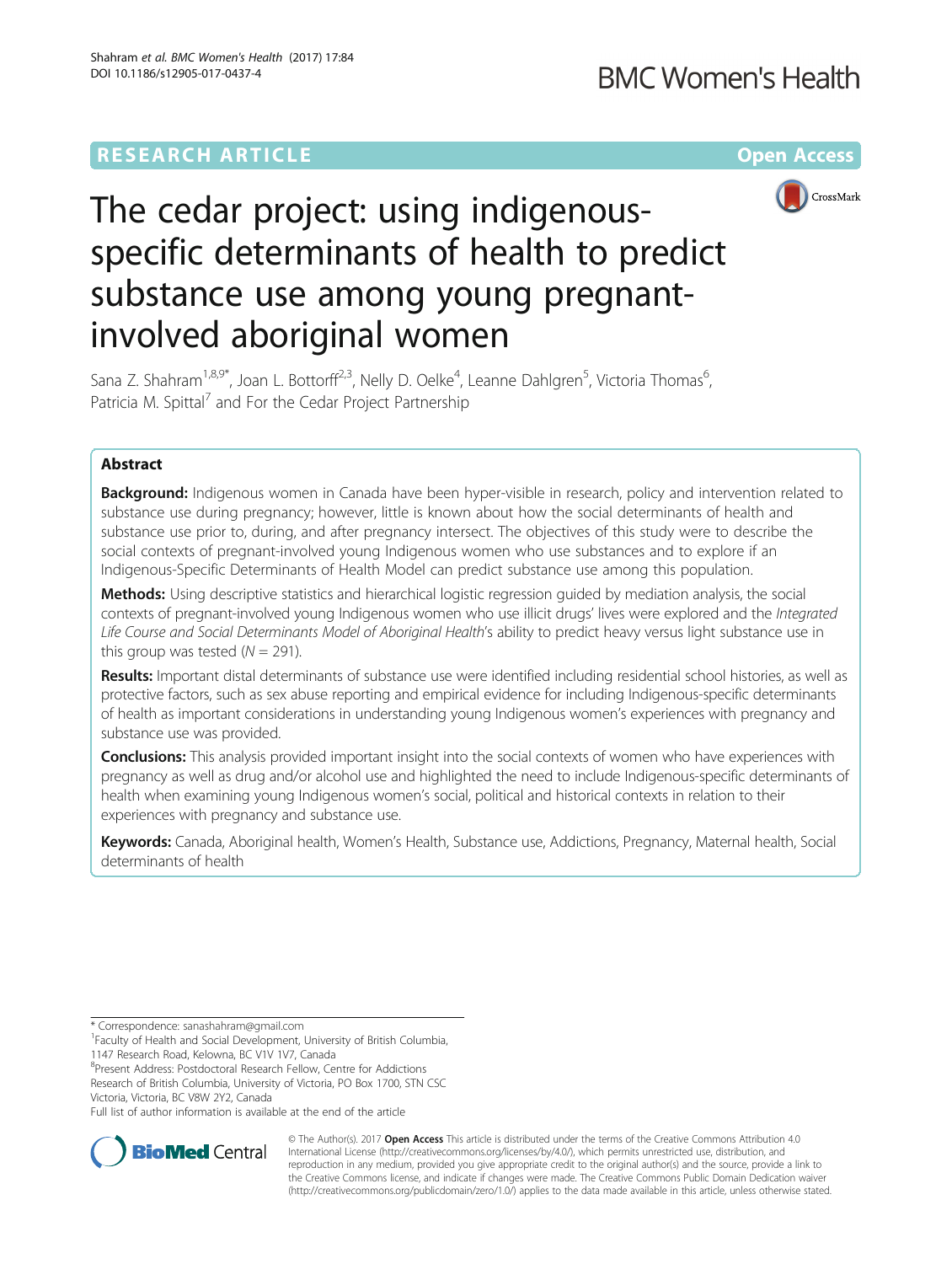## Background

In Canada, Aboriginal<sup>1, 2</sup> mothers have been hyper-visible in research, policy and intervention related to alcohol and drug use during pregnancy, while the social contexts underlying Aboriginal women's substance use have often been ignored [\[17](#page-11-0), [22\]](#page-11-0) particularly as they relate to experiences with pregnancy. Due to imposed legislative and social conditions, beginning with colonization, many young Aboriginal mothers are located at the intersections of multiple dimensions of social inequality that shape their experiences with substance use and parenting in complex ways. However, there is a dearth of epidemiological data that explores these contextual factors related to substance use before, during and after pregnancy, and quantitative data which necessarily and explicitly attends to understanding these broader determinants of substance use is needed [[22](#page-11-0)]. To understand these determinants across women's lives in a more nuanced and contextualized way, the typical research focus on substance use only during pregnancy must be broadened to include pregnant-involved women's life experiences with alcohol and drug use before, during and after pregnancy. For the purposes of this research project, pregnantinvolved was defined as having ever experienced a pregnancy, regardless of pregnancy outcome or subsequent mothering role.

#### The social determinants of substance use

Heavy and frequent substance use by women typically peaks among women aged 18 to 24 years old, and is highest among women with lower incomes and/or lower levels of education [\[1](#page-11-0)]. Women who use alcohol or drugs problematically are also often living in high risk environments characterized by poverty, unstable housing, food insecurity and unemployment, and often have histories of abuse and psychological issues [[17\]](#page-11-0).

Aboriginal women who use substances often face triple discrimination and marginalization as women, Aboriginal people, and people who use substances [[7](#page-11-0)]. When compared to the rest of Canada, the comparatively young population of Aboriginal peoples bear a disproportionate burden of illness, poor health and violent life experiences [[6, 14](#page-11-0)], while also experiencing higher unemployment rates, and lower formal education attainment and incomes (with Aboriginal women having lower incomes than Aboriginal men) [\[5](#page-11-0), [4](#page-11-0), [18\]](#page-11-0). While Aboriginal young women have higher rates of problematic substance use in Canada than non-Aboriginal young women [[17](#page-11-0)], the contexts of use are explicitly linked to these contemporary health and social inequities that are the downstream manifestations of the colonial process (including social and cultural disruption, and historical and intergenerational trauma) that continues to impact Aboriginal peoples lives today [\[14](#page-11-0), [15](#page-11-0)].

## The integrated life course and social determinants of aboriginal health (ILCSD) model

In 2009, the National Collaborating Centre for Aboriginal Health commissioned a report on the health inequalities experienced by Indigenous peoples in Canada, which also introduced The Integrated Life Course and Social Determinants Model of Aboriginal Health (ILCSD) "as a promising conceptual framework for understanding the relationships between social determinants and various health dimensions, as well as examining potential trajectories of health across the life course" (p.6, [\[19\]](#page-11-0)). Importantly, the ILCSD locates Indigenous health outcomes within the sociopolitical context of being Indigenous in Canada and in relation to the nested influences of distal (i.e. social, political and historical contexts), intermediate (i.e. health, education and community infrastructure and systems, environmental stewardship and cultural continuity) and proximal (i.e. physical, mental, emotional or spiritual health impacts) determinants, across the life course. The ILCSD model provides an opportunity to explore social determinants not previously examined in the epidemiological literature focusing on pregnant-involved Aboriginal women [\[22](#page-11-0)].

A better understanding of the social determinants underlying pregnant-involved Aboriginal women's substance use is needed to inform policies and programs. The research questions guiding this study were:

This research study aimed to answer the following questions:

- 1. What are the social contexts of the lives of pregnant-involved young Aboriginal women who use alcohol and drugs in British Columbia, Canada?
- 2. Can the *ILCSD Model's* social determinants of health within distal, intermediate and proximal domains predict heavy alcohol use, drug use (smoked) and drug use (injected) in the previous six months among pregnant-involved young Aboriginal women?

Hypothesis #1: The influence of distal determinants on each dependent variable (alcohol use, drug use (smoked) and drug use (injected), will be mediated by intermediate and proximal determinants.

Hypothesis #2: The influence of intermediate determinants on each dependent variable (alcohol use, drug use (smoked) and drug use (injected), will be mediated by proximal determinants.

### Methods

A secondary data analysis was conducted using data from a baseline questionnaire that was administered in a larger project, the Cedar Project, to all participants at enrollment [[25\]](#page-12-0). A descriptive quantitative design was used, in addition to hierarchical logistic regression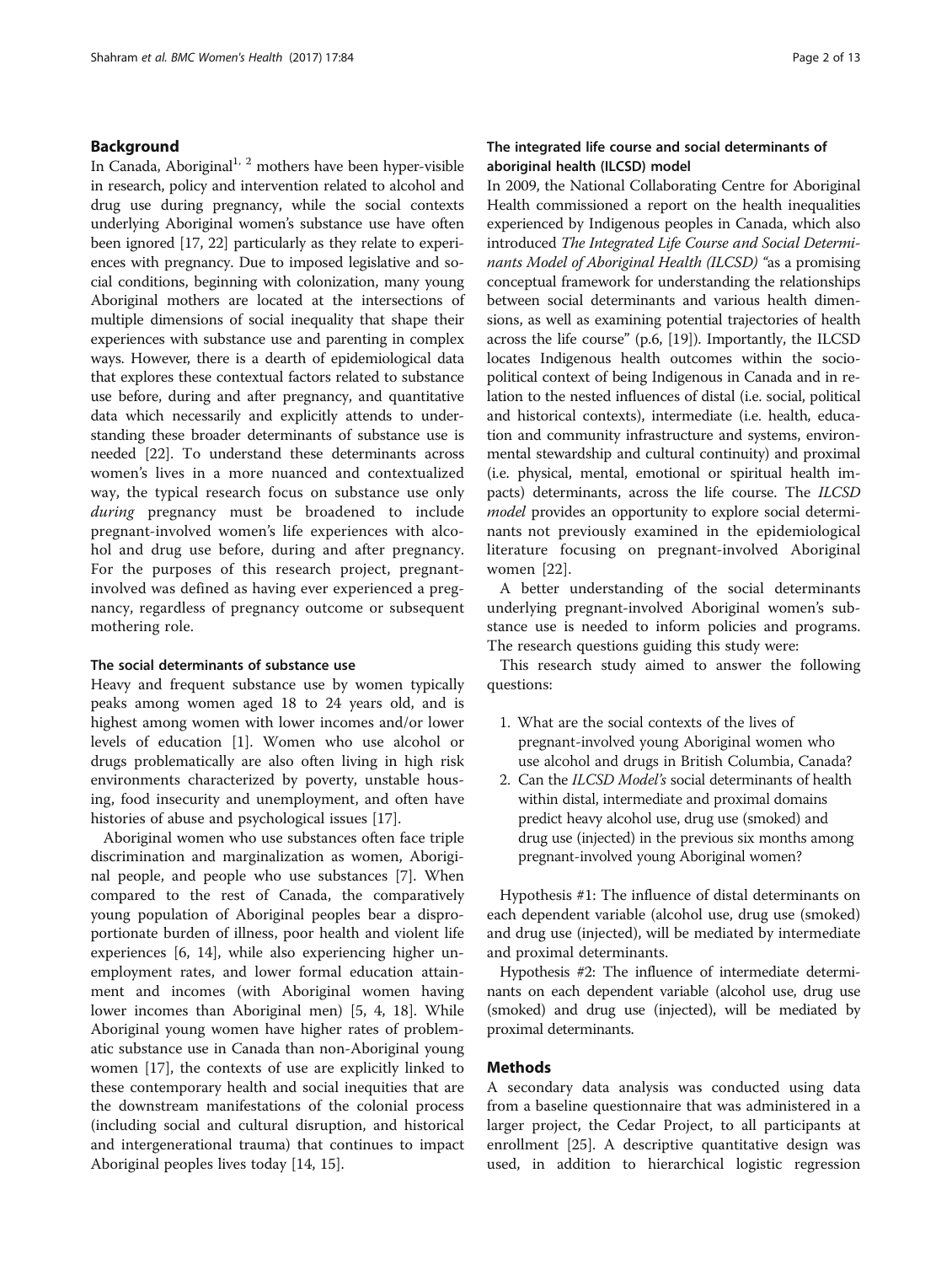guided by mediation analysis principles, to test the ILCSD Model's ability to predict heavy substance use among pregnant-involved female participants.

## Data and study setting

A secondary data analysis using survey data from a larger research study, The Cedar Project, was conducted. The Cedar Project is an ongoing prospective cohort study of young Aboriginal men and women who use drugs in three centres in British Columbia, Canada [[25](#page-12-0)] (Table [2](#page-3-0)). The Cedar Project's purpose is to explore HIV- and HCV- related vulnerabilities among male and female Aboriginal youth who use drugs. Recruitment for the project began in October 2003 and is ongoing. Participants are recruited through health care providers, street outreach workers, and word of mouth. Eligibility criteria for the Cedar project included self-identification as Aboriginal, being between the ages of 14–30 years of age, and having smoked illicit drugs in the last week, or injected illicit drugs in the last month, including crystal methamphetamine, crackcocaine, heroin or cocaine, prior to enrolment. Saliva screens were used to confirm drug use. Table 1 shows a comparison of the three study sites for several relevant factors related to the lives of pregnant-involved young Aboriginal women who live there.

Data collection procedures for the Cedar Project have been detailed elsewhere [\[25\]](#page-12-0). This analysis is based on the baseline questionnaire that is administered at enrollment to all Cedar Project participants to elicit sociodemographic characteristics, patterns of drug use, sexual vulnerability, use of services and to assess the risk factors associated with Aboriginal youth's elevated risk and transmission of HIV and HCV.

## Cohort definition

In order to understand women's life contexts and experiences with alcohol and drug use before, during and after pregnancy, this secondary analysis was restricted to "pregnant-involved women" defined as women who have ever been pregnant before the age of 30. Not restricting the sample to women who were currently pregnant, or any defined outcome of pregnancy, was a purposeful

Table 1 Comparison of study site characteristics

decision to explore women's life experiences with substances and pregnancy more fully, while rejecting the notion that women's health is only of import if it relates to the health of a foetus or child.

For this analysis, the cohort was defined as all female participants under the age of 30 years who completed a baseline questionnaire between October 2003–July 2013 and responded 'yes' to the question 'Have you ever been pregnant?' The resulting study sample was 291. Anonymized data that included the following measures was available for analysis.

## Measures

Based on the ILCSD Model, indicators were selected that were deemed most relevant in measuring the proximal, intermediate or distal social determinants of health. Variables available for this analysis included measures of socio-demographic factors, pregnancy characteristics, survival  $sex<sup>3</sup>$  involvement, sexual abuse histories, cultural continuity, the use of health care services, alcohol and/or drug treatment services, the use of any services in general, and measures of colonialism and historical or cultural trauma. Table [2](#page-3-0) shows a summary of all included variables, as well as their definitions for further clarification.

### Dependent variables

Three dependent variables were used that measured the participants' pattern of alcohol use, drug use (smoked) and drug use (injected) over the previous 6 months, respectively. Based on previous studies of people who use illicit drugs [\[9](#page-11-0)], heavy drug smoking or injecting was defined as those who reported smoking or injecting once or more per day and light drug use was defined as using less than daily (heavy vs. light use). Alcohol use over the previous 6 months was defined as heavy for participants who reported having 6 or more drinks on one occasion on more than a monthly basis, and light for participants having 6 or more drinks on one occasion once a month or less, based on the low risk drinking guidelines from the Canadian Centre on Substance Abuse and the information

| <b>I WINTE I</b> COMPANYON OF STAAT SITE CHARACTERISTICS |                            |                           |                                              |
|----------------------------------------------------------|----------------------------|---------------------------|----------------------------------------------|
| Characteristic                                           | Vancouver<br>(Site A)      | Prince George<br>(Site B) | Interior<br>(Site C)                         |
| Urban/Rural Mix                                          | Large Urban Centre         | Small Urban Centre        | Urban-Rural Mix                              |
| Harm Reduction vs. Abstinence<br>Service Models          | Primarily Harm Reduction   | Harm Reduction            | Primarily Abstinence-Based                   |
| Aboriginal Population*                                   | 40,310 (2% of total)       | 8855 (11% of total)       | 7050 (7.7% of total)                         |
| On or Off- Reserve Living                                | Primarily off-reserve      | Primarily off-reserve     | Mixture                                      |
| Service Density                                          | Dense in downtown eastside | Dense in downtown core    | Dense in Kamloops, Sparse<br>everywhere else |

Based on 2006 Statistics Canada Census Data for Greater Vancouver, Prince George, and Kamloops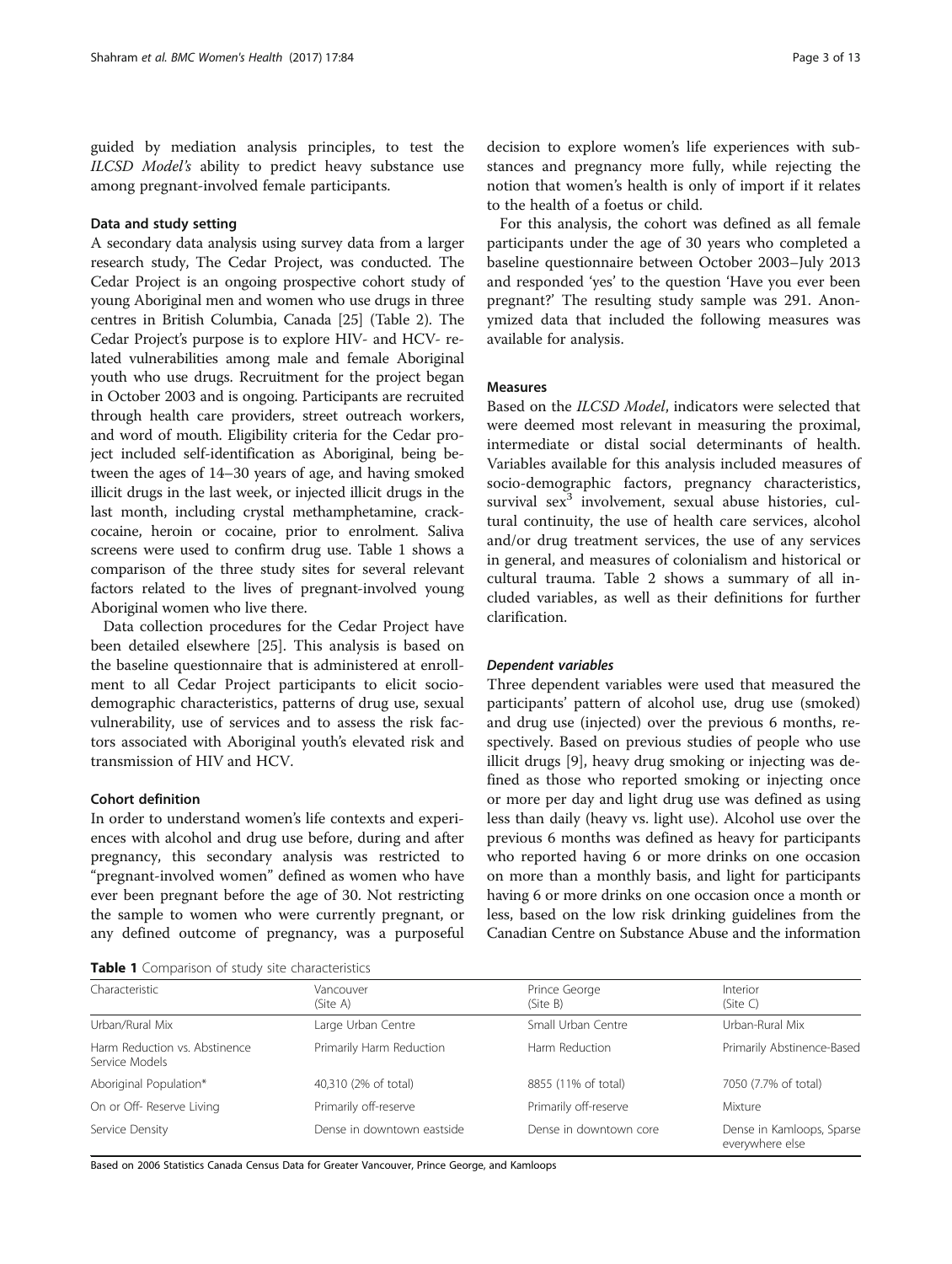| Variable names                             | Variable definitions                                                                                                                                           |
|--------------------------------------------|----------------------------------------------------------------------------------------------------------------------------------------------------------------|
| Proximal Determinants                      |                                                                                                                                                                |
| Socioeconomic Status (SES)                 |                                                                                                                                                                |
| Relationship Status                        | Current relationship status.                                                                                                                                   |
| Highest Education                          | Highest level of education completed.                                                                                                                          |
| Income                                     | Monthly income from all sources (gov't, work, and illegal sources).                                                                                            |
| Survival Sex, ever                         | Has the participant ever done survival sex work?                                                                                                               |
| IF YES,                                    |                                                                                                                                                                |
| Age of 1st Survival Sex                    | Age of participant the first time she did survival sex work.                                                                                                   |
| Survival Sex, last 6 Months                | Has the participant done survival sex work in the previous 6 months?                                                                                           |
| Physical Environments                      |                                                                                                                                                                |
| Housing Stability                          | Considered unstable if lived anywhere other than house or apartment in previous<br>6 months (i.e. hotel, hostel, shelter, crack shack etc.).                   |
| Homelessness                               | Has the participant ever been on the street with no place to sleep for more than three nights?                                                                 |
| Age First Left Home                        | Age the participant first left home to live on her own.                                                                                                        |
| Health Behaviours                          |                                                                                                                                                                |
| Number of Pregnancies                      | Number of times the participant has ever been pregnant (including abortions/miscarriages).                                                                     |
| Age of First Pregnancy                     | Age of participant the first time she was pregnant.                                                                                                            |
| Trauma                                     |                                                                                                                                                                |
| Sexual Abuse, ever                         | Has the participant ever been sexually abused? (Any type of forced sexual activity including<br>childhood sexual abuse, molestation, rape, and sexual assault) |
| IF YES,                                    |                                                                                                                                                                |
| Age of 1st Sexual Abuse                    | Age of participant the first time she was sexually abused.                                                                                                     |
| Sexual Abuse, reported                     | Has the participant ever reported the sexual abuse to anyone?                                                                                                  |
| Sexual Abuse, repeated                     | Has the participant been sexually abused again, since the first time?                                                                                          |
| Sexual Abuse, last 6 Months                | Has the participant been sexually abused in the previous 6 months?                                                                                             |
| Mothering Experiences                      |                                                                                                                                                                |
| Child Apprehended, ever                    | Has the participant ever had any of her children apprehended by child and family services?                                                                     |
| Intermediate Determinants                  |                                                                                                                                                                |
| Cultural Continuity                        |                                                                                                                                                                |
| Taken from Parents, ever<br>IF YES,        | Has the participant ever been taken from her biological parents by child and family services?                                                                  |
| Age 1st Taken from Parents                 | Age of participant the first time she was taken from her biological parents.                                                                                   |
| Language                                   | Does the participant speak her native or traditional language?                                                                                                 |
| Reserve, ever                              | Has the participant ever been to a reserve?                                                                                                                    |
| Cultural Substance Treatment               | Is the participant interested in more culturally specific substance use treatment?                                                                             |
| Services Used within the previous 6 months |                                                                                                                                                                |
| Emergency Room Visit                       | Has the participant received health care from the emergency room (ER) in the previous 6 months?                                                                |
| Admitted to Hospital                       | Has the participant been admitted overnight to a hospital in the previous 6 months?                                                                            |
| Ambulance                                  | Has the participant received health care from an ambulance in the previous 6 months?                                                                           |
|                                            | Has the participant ever received any substance abuse treatment (including methadone)?                                                                         |
| Counselling Services                       | Has the participant accessed a counsellor in the previous 6 months?                                                                                            |
| Food Services                              | Has the participant accessed food services in the previous 6 months?                                                                                           |
| Visit with a Health Care Provider Visit    | Has the participant accessed a health care provider in the previous 6 months?                                                                                  |
| Housing Services                           | Has the participant accessed housing services in the previous 6 months?                                                                                        |
| Needle Exchange Services                   | Has the participant accessed a needle exchange in the previous 6 months?                                                                                       |
|                                            |                                                                                                                                                                |

<span id="page-3-0"></span>Table 2 Self-Report Variable Classifications according to ILCSD Model and Definitions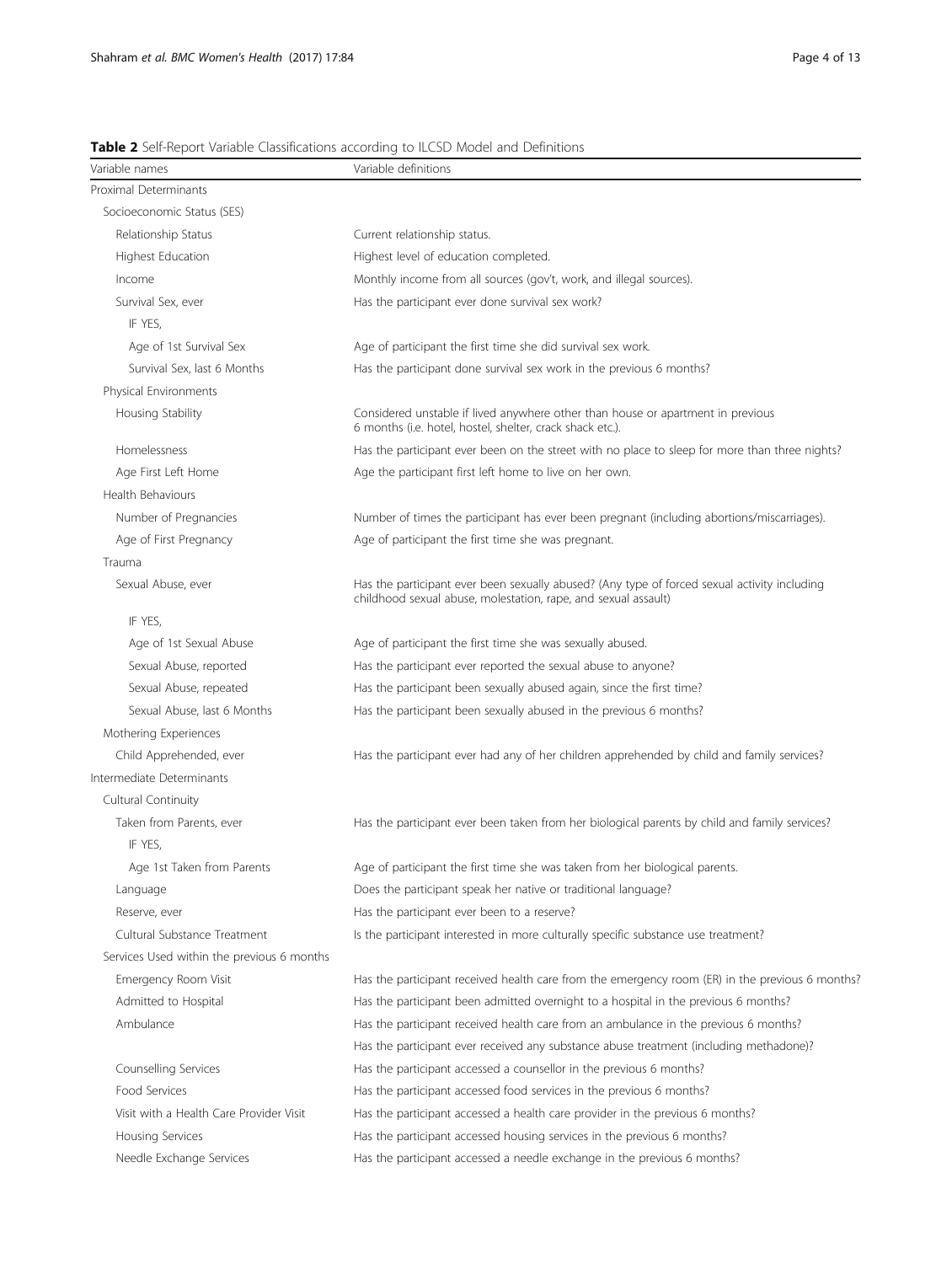| Support Group Services             | Has the participant accessed a support group in the previous 6 months?                  |
|------------------------------------|-----------------------------------------------------------------------------------------|
| Social Worker                      | Has the participant accessed a social or welfare worker in the previous 6 months?       |
| Service Barriers                   |                                                                                         |
| Housing Denied, due to drug Use    | Has the participant ever had housing denied due to her drug use?                        |
| Service Denied, due to drug use    | Has the participant ever had a service denied due to her drug use?                      |
| Barriers to Services               | Does the participant feel there are barriers to accessing services she needs?           |
| Service Needs                      |                                                                                         |
| Service Needed, last 6 months      | Has the participant been in need of any service, in the previous 6 months?              |
| Distal Determinants                |                                                                                         |
| Colonialism                        |                                                                                         |
| Residential School, parents        | Has either of the participant's parents attended residential school?                    |
| Residential School, family History | Has anyone in the participant's family (excluding parents) attended residential school? |
| Number of Family Members           | Number of known family members (excluding parents) who attended residential school      |
| Caregiver Addiction                | Did any of the participant's caregivers have drug or alcohol addiction problems?        |
| Survival Sex History               | Did anyone in the participant's family do survival sex work?                            |

<span id="page-4-0"></span>Table 2 Self-Report Variable Classifications according to ILCSD Model and Definitions (Continued)

available in the survey about alcohol use patterns [[8](#page-11-0)] (heavy vs. light use).

Given that all the participants were women who used drugs at enrollment, creating outcome variables to distinguish between light and heavy use allowed for an exploration of the relationships between social determinants of health and substance use. This was also particularly relevant given that pregnant-involved women who have a history of heavy drug and/or alcohol use are more likely to use alcohol and/or drugs during pregnancy, and also, heavy use of substances during pregnancy specifically, is associated with greater harms for both the mother and the foetus [[15](#page-11-0), [21\]](#page-11-0). While this variable measures level of use within the past 6 months and, therefore, is not measuring use during a pregnancy necessarily, it is nonetheless an important and relevant measure to examine the impact of the social determinants of health on substance use among pregnant-involved young Aboriginal women. Figure 1 depicts the hypothesized relationship between the distal, intermediate and proximal determinants of health, and the three dependent variables.

## Data analysis

Descriptive statistics were used to describe the sample. Categorical variables were compared across the three study locations of the project using Pearson's  $x^2$  test. No expected cell values were less than 5. Continuous variables were analyzed using the Kruskal-Wallis one-way analysis of variance for non-parametric data. All reported  $p$ -values are two-sided and significant associations were determined at the 0.05 cut-off point. Continuous variables were inspected for outliers, and outliers were replaced with the value of two times the variable's standard deviation. Multicollinearity and linearity of the logit was also inspected before conducting logistic regressions.

Univariate logistic regression was conducted to identify the determinants of health that were independently associated with each of the outcome measures. In the

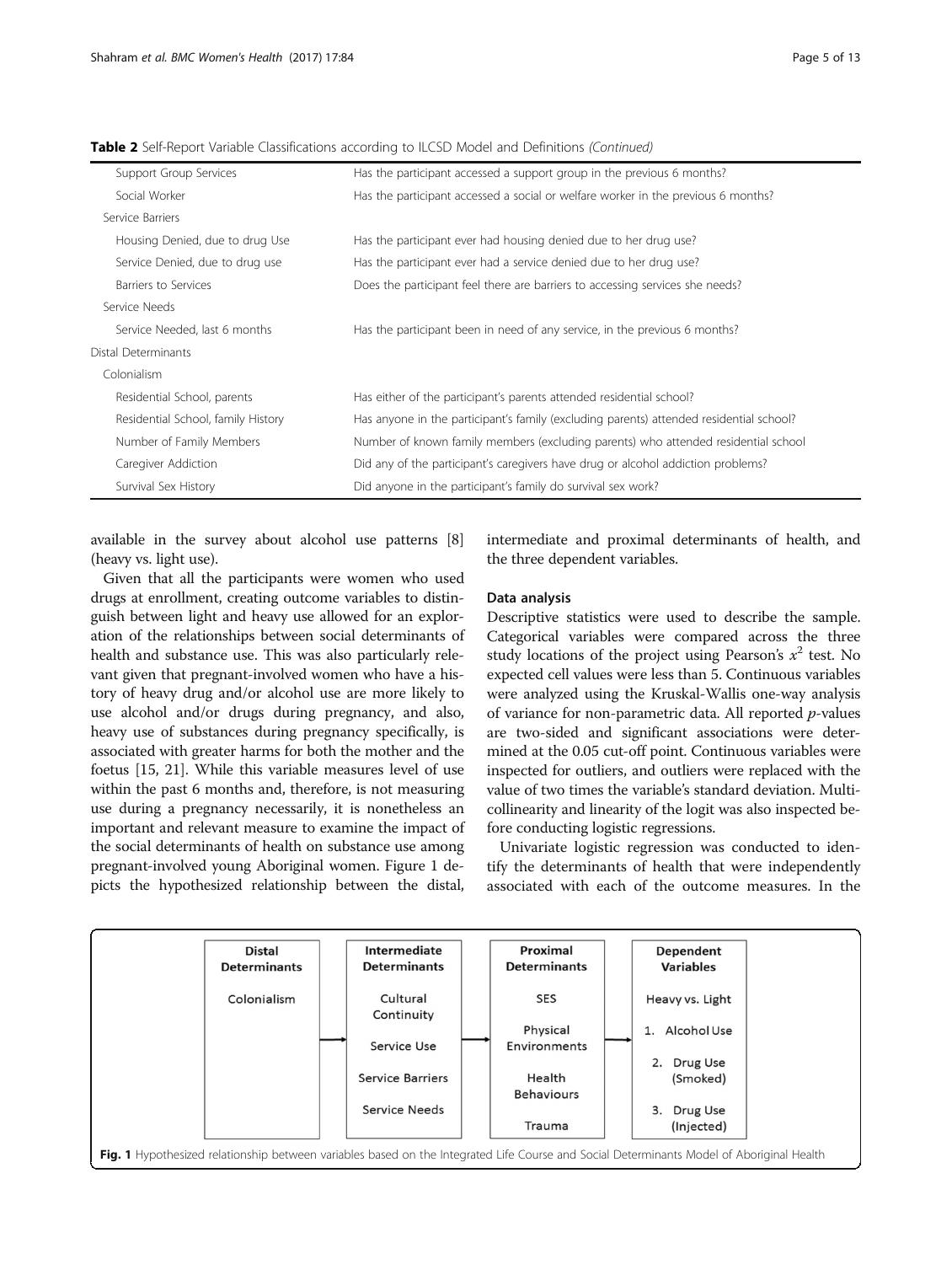adjusted Model I for each dependent variable, significant variables at the  $p < 0.05$  cut-off in univariate analysis were entered into multivariable logistic regression analysis using the Enter method in SPSS. All models were adjusted for age.

In the adjusted Model II for each dependent variable, variables that remained significant in Model I were entered as blocks according to their hypothesized relationship based on the ILCSD Model to test for any mediated effects to support the model. The most common method for testing mediation involves four steps: First, there is shown to be a significant relationship between a predictor and outcome; second, there is shown to be a significant relationship between the mediator and the predictor; third, there is shown to be a significant relationship between the mediator and the outcome; and, fourth, there is shown to be a significant reduction in the strength of the relationship between the predictor and the outcome when the mediator is added to the model [[3, 13\]](#page-11-0). In this analysis, there were no significant relationships between any predictor variables and hypothesized mediator variables (step two of mediation analysis), so further mediation analysis was not possible beyond showing the results of the full models in Model II. Both unadjusted and adjusted odds ratios and 95% confidence intervals were obtained using logistic regression.

## Results

The sample for this secondary analysis included 291 pregnant-involved young Aboriginal women: 154 (52.9%) completed their baseline questionnaires in Vancouver, 111 (38.1%) completed their baseline questionnaires in Prince George, and 26 (9%) completed their baseline questionnaires in the Interior region of British Columbia. The median age of participants was 24 years old, and the majority of participants were single (64.4%), had not completed high school (79.5%), and were living in unstable housing situations (66.2%). Also, the majority of women had ever been homeless (65.9%), while 67.7% of women had ever been sexually abused and the median age of first sexual abuse was six years old (range 1– 20 years old).

## Descriptive results

Table [3](#page-6-0) shows comparisons of all the included social determinants of health based on location of the participant, and addresses the first research question of this study. Participants in Vancouver were older and more likely to have ever been homeless, while participants in both Vancouver and Prince George were more likely than Interior participants to have been taken from their biological parents, to have participated in survival sex ever or in the last six months, to have lower monthly incomes, to be interested in culturally specific treatment options, and to have accessed a needle exchange or a social/welfare worker in the last six months. Vancouver and Prince George participants were less likely than Interior participants to speak a traditional language, to have visited the emergency room or have been treated by an ambulance in the past six months, and to have accessed a counsellor in the last six months. Participants in Prince George left home for the first time at a younger age, and were more likely to state that they had needed any social or health service or had accessed housing services in the previous 6 months.

## Testing the ILCSD model for predicting heavy versus light substance use

In order to address the second research question, the ILCSD Model's ability to predict heavy versus light substance use was assessed for each dependent variable. If variables remained significant even after block entry according to the ILCSD model, then there was no evidence of mediation occurring.

## Heavy versus light alcohol use

Table [4](#page-7-0) shows the results from the univariate and multivariate logistic regression analyses conducted with pattern of alcohol use as the dependent variable. In univariate analyses, participants who lived in Vancouver and Prince George were significantly less likely to have more than six drinks in one occasion more than once a month than participants who lived in the Interior (OR 0.33, 95% CI 0.13, 0.82; OR 0.35, 95% CI 0.14, 0.88 respectively). Participants who had reported their sexual abuse to somebody, were also less likely to have more than six drinks in one occasion more than once a month (OR 0.40, 95% CI 0.22, 0.73). In Model 1, multivariate logistic regression was conducted, where both interview location and sexual abuse reporting were entered as covariates in the model. Vancouver participants were significantly less likely than participants in the Interior to use alcohol more than monthly (OR 0.30, 95% CI 0.12, 0.77) and having reported sexual abuse was also protective (OR 0.38, 95% CI 0.21, 0.71). Model II tested the ILCSD Model using the block entry shown in Fig. [1](#page-4-0). Since both determinants remained statistically significant, their direct effects seem to override any mediation expected according to the ILCSD model.

## Heavy versus light smoked drug use

Table [5](#page-8-0) shows the results from the univariate and multivariate logistic regression analyses conducted with pattern of smoked drug use as the dependent variable. In univariate analyses, daily or more use of smoked drugs was independently associated with living in Vancouver, being single, having unstable housing, having more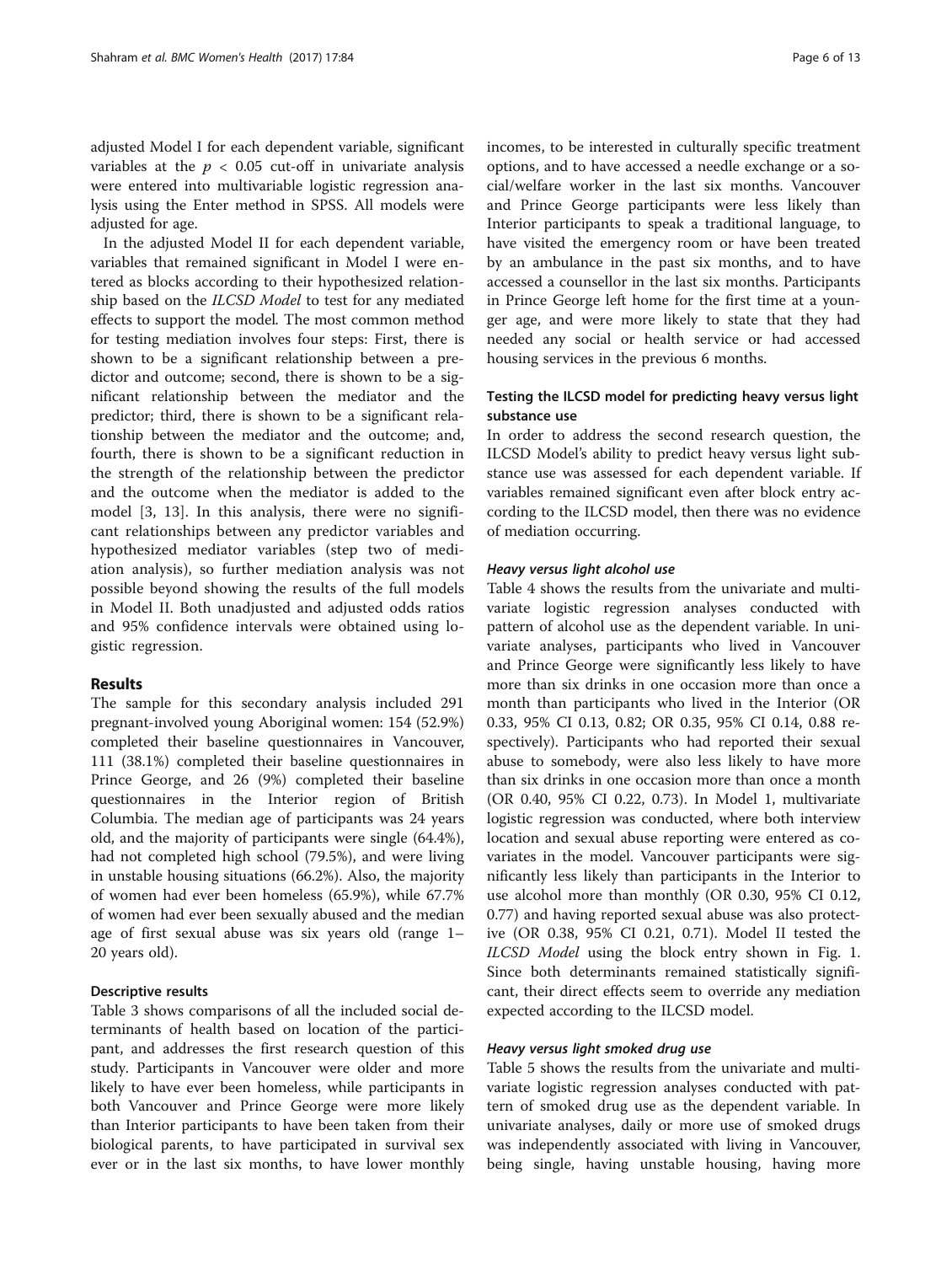<span id="page-6-0"></span>

| Table 3 Comparison of Proximal, Intermediate and Distal Determinants between Participants in Vancouver, Prince George and the |  |  |  |  |  |
|-------------------------------------------------------------------------------------------------------------------------------|--|--|--|--|--|
| Interior                                                                                                                      |  |  |  |  |  |

| Characteristic                                            | Vancouver<br>$(n = 154)$<br>n(%) | Prince George<br>$(n = 111)$<br>n(%) | Interior<br>$(n = 26)$<br>n(%) | $p$ -value | Total (%)<br>$(N = 291)$<br>n(%) |
|-----------------------------------------------------------|----------------------------------|--------------------------------------|--------------------------------|------------|----------------------------------|
| Proximal Determinants                                     |                                  |                                      |                                |            |                                  |
| Median age at enrollment, years (range)                   | $24(16-30)$                      | $23(15-30)$                          | $23(16-30)$                    | 0.024      | 24 (15-30)                       |
| Single                                                    | 107 (69.9)                       | 67 (60.4)                            | 12 (48)                        | 0.280      | 186 (64.4)                       |
| Did not complete high-school                              | 121 (79.1)                       | 84 (77.1)                            | 24 (92.3)                      | 0.220      | 229 (79.5)                       |
| Median monthly income, dollars (range)                    | 558 (80-13,000)                  | 850 (40-10,100)                      | 1035 (100-5000)                | 0.023      | 748 (40, 30,000)                 |
| Survival sex, ever                                        | 116 (76.8)                       | 77 (72)                              | 10(38.5)                       | < 0.001    | 203 (71.5)                       |
| IF YES, $(n = 203)$                                       |                                  |                                      |                                |            |                                  |
| Median age of first survival sex, years (range)           | $16(11-28)$                      | $16(9-27)$                           | $17(12-23)$                    | 0.303      | $16(9-28)$                       |
| Survival sex, last 6 months                               | 89 (57.8)                        | 65 (58.6)                            | 5(19.2)                        | 0.001      | 159 (54.6)                       |
| Unstable Housing (last 6 months)                          | 109(71.2)                        | 70 (63.1)                            | 13(50)                         | 0.071      | 192 (66.2)                       |
| Ever lived on the streets (>3 nights)                     | 116(75.3)                        | 62 (56.4)                            | 13(50)                         | 0.001      | 191 (65.9)                       |
| Median age first left home, years (range)                 | $16(8-22)$                       | $14(8-19)$                           | $16(12-21)$                    | 0.001      | $15(8-22)$                       |
| Median number of pregnancies (range)                      | $2(1-5)$                         | $2(1-5)$                             | $2(1-5)$                       | 0.238      | $2(1-5)$                         |
| Median age of first pregnancy, years (range)              | $17(12-25)$                      | $17(10-24)$                          | 18.16 (13-24)                  | 0.068      | $17(10-25)$                      |
| Ever sexually abused                                      | 102(66.2)                        | 80 (72.1)                            | 15(57.7)                       | 0.315      | 197 (67.7)                       |
| IF YES, $(n = 197)$                                       |                                  |                                      |                                |            |                                  |
| Median age first sexually abused (years) (range)          | $6(1-18)$                        | $8(2-19)$                            | $9(3-20)$                      | 0.057      | $6(1-20)$                        |
| Child apprehended, ever                                   | 72 (49.7)                        | 47 (44.3)                            | 8(36.4)                        | 0.430      | 127 (46.5)                       |
| Intermediate Determinants                                 |                                  |                                      |                                |            |                                  |
| Ever taken from biological parent                         | 104(67.5)                        | 75 (67.6)                            | 11(42.3)                       | 0.036      | 190 (65.3)                       |
| IF YES, $(n = 190)$                                       |                                  |                                      |                                |            |                                  |
| Median age first taken from biological<br>parents (range) | $4(1-17)$                        | $5(0-14)$                            | $6(1-13)$                      | 0.666      | $5(0-17)$                        |
| Speak traditional language                                | 21 (13.6)                        | 22(20)                               | 12 (46.2)                      | < 0.001    | 55 (19)                          |
| Ever been to a reserve                                    | 121 (81.2)                       | 98 (89.1)                            | 25 (96.2)                      | 0.056      | 244 (85.6)                       |
| Interested in more culturally specific treatment          | 77 (50)                          | 72 (64.9)                            | 8(32)                          | 0.004      | 157 (54.1)                       |
| Substance Use Treatment, Ever                             | 110(71.4)                        | 92 (82.9)                            | 22 (84.6)                      | 0.057      | 224 (77)                         |
| Services used within the previous 6 months                |                                  |                                      |                                |            |                                  |
| Emergency Room Visit                                      | 49 (31.8)                        | 53 (47.7)                            | 15(57.7)                       | 0.005      | 117(40.2)                        |
| Admitted to Hospital                                      | 32 (21.1)                        | 22 (19.8)                            | 9(34.6)                        | 0.245      | 63 (21.8)                        |
| Ambulance                                                 | 37 (24)                          | 20 (18)                              | 12 (46.2)                      | 0.010      | 69 (23)                          |
| Counselling Services                                      | 25 (16.2)                        | 39 (35.1)                            | 13 (50)                        | < 0.001    | 214 (73.5)                       |
| Food Services                                             | 85 (55.2)                        | 58 (52.3)                            | 12 (46.2)                      | 0.669      | 136 (46.7)                       |
| Visit with a Health Care Provider Visit                   | 77 (50)                          | 58 (52.3)                            | 13 (50)                        | 0.933      | 148 (50.9)                       |
| Housing Services                                          | 35 (22.7)                        | 48 (43.2)                            | 7(26.9)                        | 0.002      | 201 (69.1)                       |
| Needle Exchange Services                                  | 73 (47.4)                        | 85 (76.6)                            | 4(15.4)                        | < 0.001    | 129 (44.3)                       |
| Support Group Services                                    | 9(5.8)                           | 11(9.9)                              | 4 (15.4)                       | 0.189      | 24 (8.2)                         |
| Social Worker                                             | 68 (44.2)                        | 69 (62.2)                            | 6(23.1)                        | < 0.001    | 148 (50.9)                       |
| Denied housing due to drug use                            | 45 (29.4)                        | 24 (21.6)                            | 7(26.9)                        | 0.363      | 76 (26.2)                        |
| Denied service due to drug use                            | 37(24)                           | 18 (16.2)                            | 6(23.1)                        | 0.294      | 61(21)                           |
| Have barriers to accessing services                       | 13(8.5)                          | 7(6.3)                               | 4 (15.4)                       | 0.315      | 24 (8.3)                         |
| Needed a service, last 6 months                           | 100 (65.8)                       | 93 (83.8)                            | 18 (69.2)                      | 0.005      | 211 (73)                         |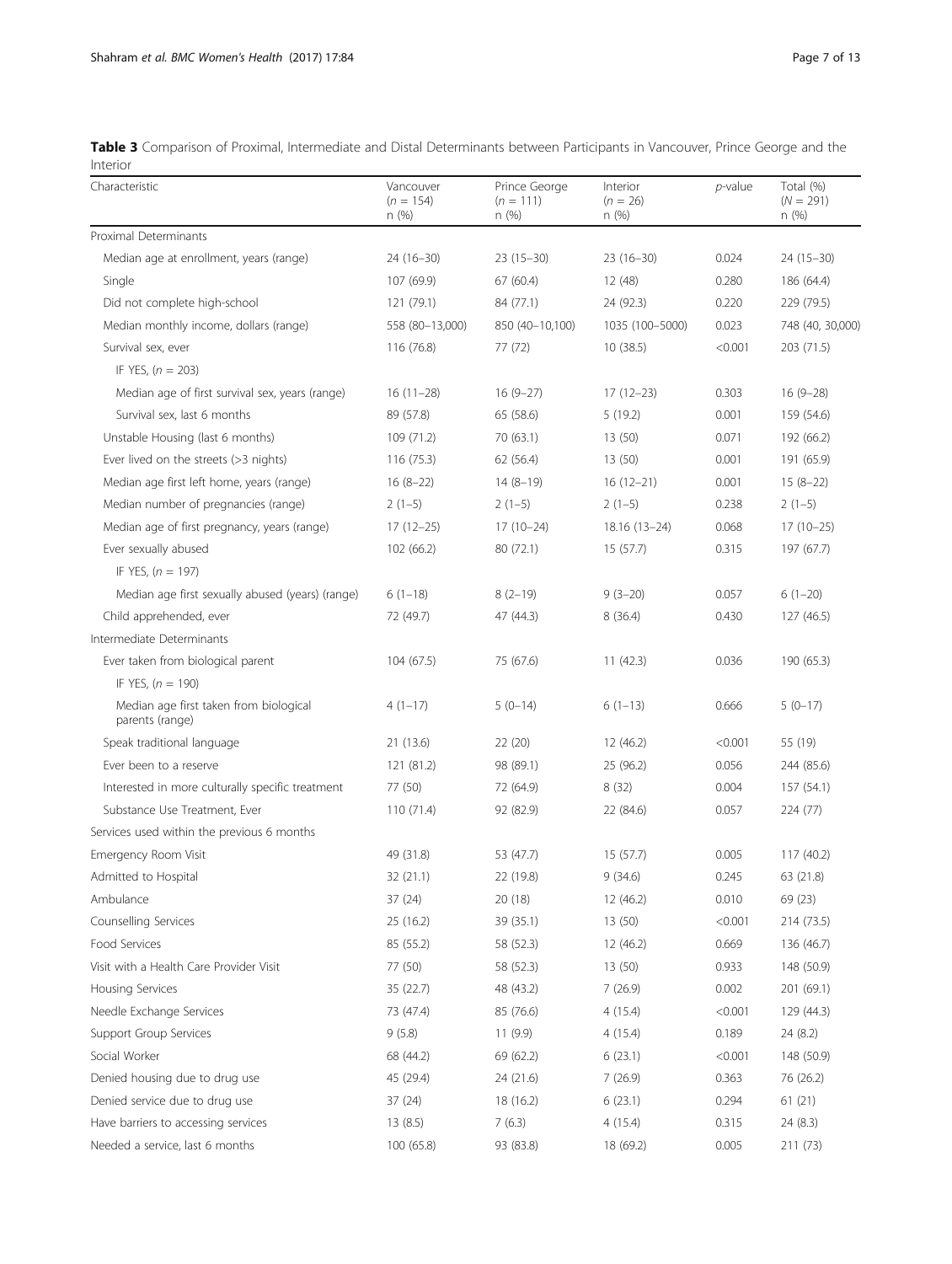| Distal Determinants                                              |           |             |           |       |            |
|------------------------------------------------------------------|-----------|-------------|-----------|-------|------------|
| At least one parent attended Residential School                  | 73 (47.4) | 49 (45)     | 9(34.6)   | 0.478 | 131 (45.3) |
| Residential School Family History                                | 104 (68)  | 81 (73)     | 22 (84.6) | 0.198 | 207(71.1)  |
| Median number of family members in Residential<br>School (range) | $4(1-19)$ | $3.5(0-36)$ | $5(0-29)$ | 0.648 | $3(0-36)$  |
| At least one caregiver with drug or alcohol<br>addiction         | 124 (81)  | 87 (78.4)   | 30 (76.9) | 0.813 | 231 (79.7) |
| Family history of survival sex                                   | 50 (43.1) | 39 (52)     | 5(50)     | 0.474 | 94 (46.8)  |

<span id="page-7-0"></span>Table 3 Comparison of Proximal, Intermediate and Distal Determinants between Participants in Vancouver, Prince George and the Interior (Continued)

For continuous variables, range is reported instead of percentage

pregnancies, having your first pregnancy at a younger age, having participated in survival sex ever or in the last six months, having been denied a service due to drug use in the last six months, and have had either parent attend residential school. In Model I, all variables that were statistically significant at the 0.05 cut-off were entered into the logistic regression as covariates. In this model daily or more use of smoked drugs was independently associated with being single (OR 2.36, 95% CI 1.09, 5.08), having unstable housing (OR 2.17, 95% CI 1.03, 4.58), and having had either parent attend residential school (OR 4.10, 95% CI 1.17, 14). In Model II, statistically significant variables from Model I were entered in blocks as shown in Fig. [1](#page-4-0) to test the ILCSD Model. All variables remained significantly associated, suggesting no evidence of mediation.

## Heavy versus light injected drug use

Table [6](#page-9-0) shows the results from the univariate and multivariate logistic regression analyses conducted with pattern of injection drug use as the dependent variable. In univariate analyses, daily or more use of injection drugs was independently associated with a higher number of pregnancies, survival sex in the last six months, and having ever received treatment. Having received sexual abuse counselling, attending support groups in the last

six months, and having experienced barriers to services in the last six months were all protective. In Model I, all variables that were statistically significant at the 0.05 cut-off were entered into the logistic regression as covariates. In Model 1, having ever received substance use treatment and number of pregnancies were no longer significantly associated with daily or more injection drug use. In Model II, statistically significant variables from Model I were entered in blocks as shown in Fig. [1](#page-4-0) to test the ILCSD Model. All variables remained significantly associated, suggesting no evidence of mediation.

## **Discussion**

This study reports on empirical support for the importance of integrating socio-historical contexts into models of determinants of substance use and supports a counternarrative to the current pathologizing discourse in Canada, where "Aboriginal Status" is often cited as a determinant of health on its own [\[16\]](#page-11-0). Instead, by using an Aboriginalspecific model, it was possible to explore how determinants that uniquely impact Aboriginal health in Canada (including residential school histories, racism, and intergenerational trauma) have differentially impacted the health status and experiences of Aboriginal women, in an appropriately nuanced and fluid manner. This is one of the first studies to evaluate an Aboriginal-specific social

**Table 4** Univariate and Multivariate Modeling for Alcohol Use among Participants ( $N = 210$ )

|                    | Monthly or less<br>$(n = 144)$<br>N(%)         | More than monthly<br>$(n = 66)$<br>N(%) | Unadjusted OR<br>$(95%$ CI) | Adjusted OR Model I<br>$(95%$ CI) | Adjusted OR Model II<br>$(95%$ CI) |
|--------------------|------------------------------------------------|-----------------------------------------|-----------------------------|-----------------------------------|------------------------------------|
| Location           |                                                |                                         |                             |                                   |                                    |
| Interior           | 11(7.6)                                        | 13 (19.9)                               | Reference                   | Reference                         | Reference                          |
| Prince George      | 61(42.4)                                       | 25 (37.8)                               | $0.35*$ (0.14, 0.88)        | 0.38(0.14, 1.01)                  | 0.38(0.14, 1.01)                   |
| Vancouver          | 72 (50)                                        | 28 (42.4)                               | $0.33*$ (0.13, 0.82)        | $0.30*$ (0.11, 0.78)              | $0.30*$ (0.11, 0.78)               |
| Sex Abuse Reported |                                                |                                         |                             |                                   |                                    |
| <b>No</b>          | 55 (38.2)                                      | 40(60.6)                                | Reference                   | Reference                         | Reference                          |
| Yes                | 89 (61.8)                                      | 26 (39.3)                               | $0.40***$ (0.22, 0.73)      | $0.40**$ (0.21, 0.74)             | $0.40**$ (0.21, 0.74)              |
|                    | Overall Percentage Correct for Adjusted Models |                                         |                             | 70.5                              | 70.2                               |

 $*p < .05, **p < .01$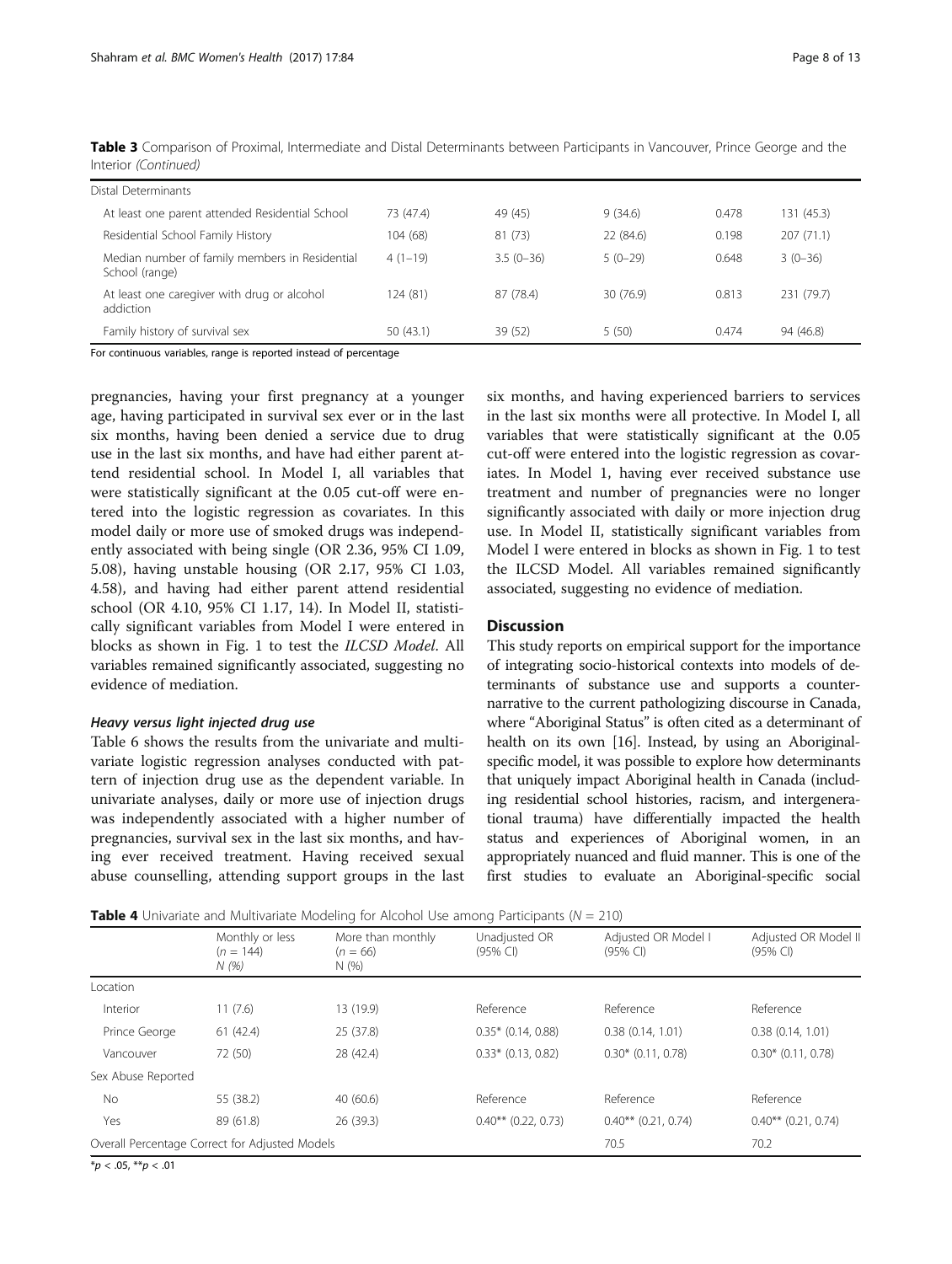<span id="page-8-0"></span>**Table 5** Univariate & Multivariate Modeling for Drug Use (Smoked) among Participants ( $N = 285$ )

|                                                | $<$ Daily ( $n = 49$ )<br>N(%) | $\geq$ Daily (n = 236)<br>N(% | Unadjusted OR<br>(95% CI) | Adjusted OR<br>Model I | Adjusted OR<br>Model II  |
|------------------------------------------------|--------------------------------|-------------------------------|---------------------------|------------------------|--------------------------|
| Location                                       |                                |                               |                           |                        |                          |
| Interior                                       | 9(18.4)                        | 16(6.8)                       | Reference                 | Reference              | $\overline{\phantom{0}}$ |
| Prince George                                  | 24 (49)                        | 86 (36.4)                     | 2.01 (0.79, 5.13)         | 1.11 (0.33, 3.71)      |                          |
| Vancouver                                      | 16 (32.7)                      | 134 (56.8)                    | 4.71** (1.79, 12.29)      | 3.45 (1.00, 12.00)     | $\overline{\phantom{0}}$ |
| Relationship Status                            |                                |                               |                           |                        |                          |
| Legally Married                                | 24 (49)                        | 66 (28.1)                     | Reference                 | Reference              | Reference                |
| Common Law                                     | 3(6.1)                         | 2(0.9)                        | 0.24(0.04, 1.54)          | 0.15(0.01, 2.00)       | $0.26$ (0.03, 1.93)      |
| Widowed/Separated/Divorced                     | 2(4.1)                         | 3(1.3)                        | 0.55(0.09, 3.47)          | 0.93 (0.06, 12.47)     | $0.53$ (0.08, 3.58)      |
| Single                                         | 20 (40.8)                      | 164 (69.8)                    | 2.98** (1.54, 5.76)       | $2.40*$ (1.11, 5.20)   | $3.08***$ (1.58, 6.02)   |
| Housing Stability, last 6 months               |                                |                               |                           |                        |                          |
| Stable                                         | 25(51)                         | 71 (30.2)                     | Reference                 | Reference              |                          |
| Unstable                                       | 24 (49)                        | 164 (69.8)                    | $2.41***$ (1.29, 4.5)     | 2.02 (0.95, 4.31)      |                          |
| Median Number of Pregnancies                   |                                |                               |                           |                        |                          |
| Number (SD)                                    | 2(1.3)                         | 2(1.4)                        | $1.29*$ (1.02, 1.63)      | 1.46 (1.00, 2.13)      |                          |
| Median Age of First Pregnancy                  |                                |                               |                           |                        |                          |
| Years (SD)                                     | 18(2.6)                        | 17(2.6)                       | $0.89*$ (0.77, 0.98)      | 0.92 (0.78, 1.09)      |                          |
| Sex Work, Ever                                 |                                |                               |                           |                        |                          |
| <b>No</b>                                      | 22 (45.8)                      | 58 (25)                       | Reference                 | Reference              |                          |
| Yes                                            | 26 (54.2)                      | 174 (75)                      | 2.54** (1.34, 4.82)       | 1.54 (0.54, 4.42)      |                          |
| Sex Work, last 6 months                        |                                |                               |                           |                        |                          |
| No                                             | 32 (65.3)                      | 96 (40.7)                     | Reference                 | Reference              |                          |
| Yes                                            | 17(34.7)                       | 140 (59.3)                    | 2.75** (1.44, 5.22)       | 1.77(0.61, 5.13)       |                          |
| Service Denied due to Drug Use, last 6 mos     |                                |                               |                           |                        |                          |
| No                                             | 45 (91.8)                      | 181 (76.7)                    | Reference                 | Reference              |                          |
| Yes                                            | 4(8.2)                         | 55 (23.3)                     | $3.42*$ (1.18, 9.93)      | 3.04 (0.97, 9.54)      |                          |
| Residential School, Parents                    |                                |                               |                           |                        |                          |
| No                                             | 31(63.3)                       | 125 (53.4)                    | Reference                 | Reference              | Reference                |
| Yes, one                                       | 4(8.2)                         | 53 (22.6)                     | $3.29*$ (1.11, 9.77)      | 4.12* (1.20, 14.20)    | 3.67* (1.21, 11.45)      |
| Yes, both                                      | 14 (28.6)                      | 56 (23.9)                     | 0.99(0.49, 2.01)          | 1.00 (0.42, 2.36)      | 0.99(0.47, 2.08)         |
| Overall Percentage Correct For Adjusted Models |                                |                               |                           | 87.0                   | 83.2                     |

 $*p < .05, **p < .01$ 

determinants model to identify predictors of substance use among pregnant-involved Aboriginal women. The inclusion of variables that measured the lifelong and future impacts of colonialism and cultural continuity provide a more complete picture of the social determinants of substance use, from an Aboriginal-specific perspective. Given the lack of previous research in this area that includes and explicitly acknowledges the important contexts of substance use among young pregnant-involved Indigenous women [\[22](#page-11-0)], this study is a timely and important contribution to the research landscape.

In testing the *ILCSD Model*, important independent risk and protective factors for heavy substance use were identified. Among participants who had ever been sexually abused, having reported sexual abuse to anyone was found to be associated with lower alcohol use. In their study, Draucker et al. [[10\]](#page-11-0) also found that disclosing abuse was the main way participants were able to make sense of their experiences and to heal.

Women's substance use is often positively correlated to their partner's use [\[20\]](#page-11-0). However, being in a relationship was associated with lower smoked drug use. Having spoken anecdotally with community workers and women who use injection drugs, they suggested that for many women, their partners initiate their first use of injection drugs, as well as continue to inject for them, and so there is the possibility that single women have higher use of smoked drugs because they have not progressed to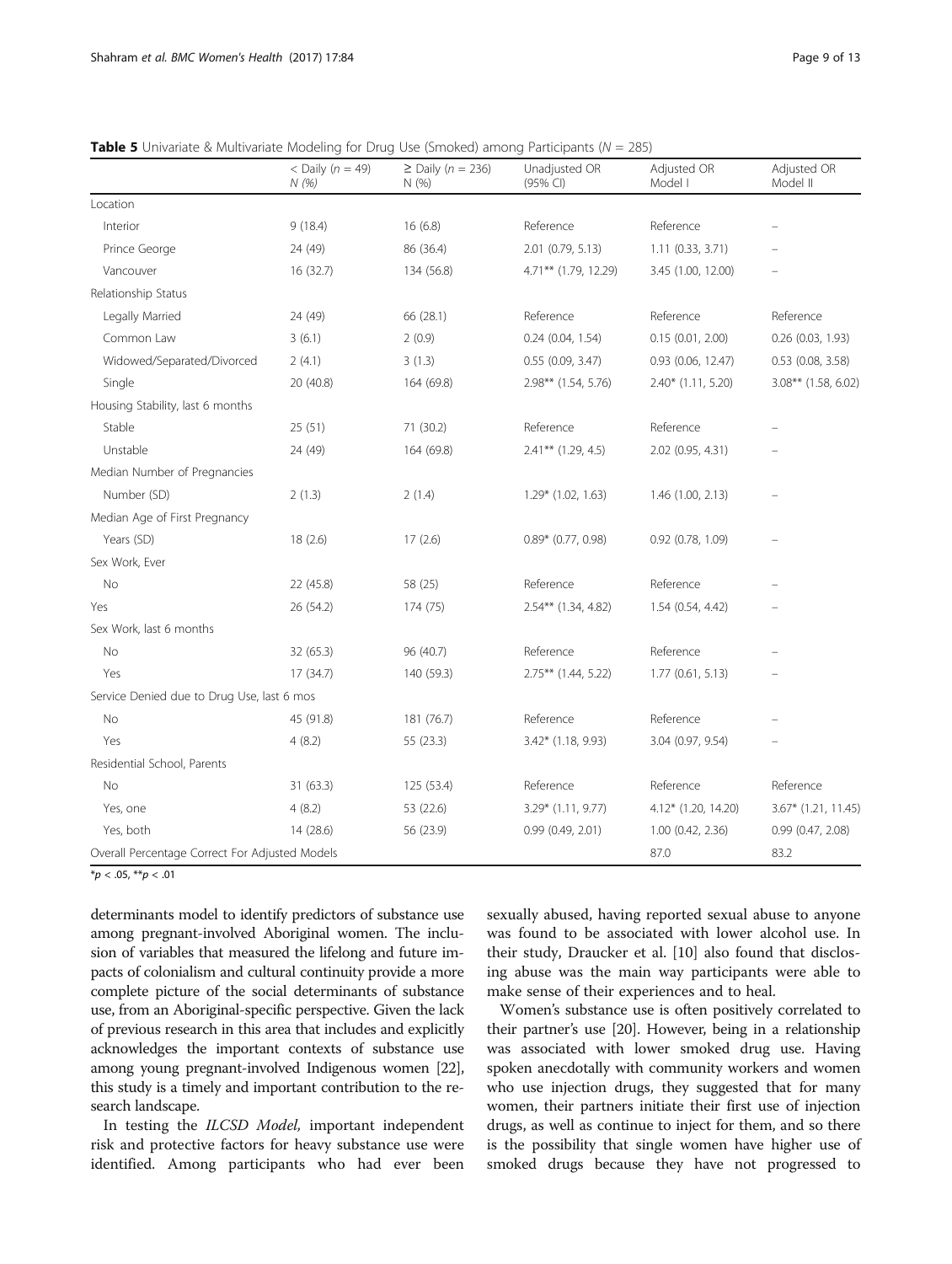<span id="page-9-0"></span>**Table 6** Univariate and Multivariate For Drug Use (Injected) among Participants ( $N = 184$ )

|                                                | $<$ Daily ( $n = 76$ )<br>N (%) | $\geq$ Daily (n = 108)<br>N(% ) | Unadjusted OR<br>(95% CI) | Adjusted OR<br>Model 1 | Adjusted OR<br>Model 2   |
|------------------------------------------------|---------------------------------|---------------------------------|---------------------------|------------------------|--------------------------|
| Median Number of Pregnancies (SD)              | 3(1.46)                         | 2(1.37)                         | $0.77*$ (0.63, 0.95)      | $0.80$ $(0.62, 1.02)$  | $\overline{\phantom{m}}$ |
| Survival Sex, last 6 months                    |                                 |                                 |                           |                        |                          |
| <b>No</b>                                      | 37(48.7)                        | 32 (29.6)                       | Reference                 | Reference              | Reference                |
| Yes                                            | 39 (51.3)                       | 76 (70.4)                       | $2.25***$ (1.22, 4.15)    | $2.75***$ (1.13, 4.74) | 2.71** (1.40, 5.23)      |
| Sex Abuse Counselling                          |                                 |                                 |                           |                        |                          |
| No                                             | 48 (63.2)                       | 88 (81.5)                       | Reference                 | Reference              | Reference                |
| Yes                                            | 28 (36.8)                       | 20 (18.5)                       | $0.39**$ (0.2, 0.76)      | $0.42*$ (0.20, 0.87)   | $0.35***$ (0.17, 0.71)   |
| Substance Use Treatment, Ever                  |                                 |                                 |                           |                        |                          |
| <b>No</b>                                      | 12(15.8)                        | 31 (28.7)                       | Reference                 | Reference              |                          |
| Yes                                            | 64 (84.2)                       | 77 (71.3)                       | $2.15*$ (1.02, 4.52)      | 1.73 (0.77, 3.91)      | $\overline{\phantom{m}}$ |
| Support Group, last 6 months                   |                                 |                                 |                           |                        |                          |
| <b>No</b>                                      | 66 (86.8)                       | 104 (96.3)                      | Reference                 | Reference              | Reference                |
| Yes                                            | 10(13.2)                        | 4(3.7)                          | $0.25*$ (0.08, 0.84)      | $0.22*$ (0.06, 0.79)   | $0.20*$ (0.06, 0.70)     |
| Service Barriers, last 6 months                |                                 |                                 |                           |                        |                          |
| No                                             | 65 (85.5)                       | 103 (96.3)                      | Reference                 | Reference              | Reference                |
| Yes                                            | 11(14.5)                        | 4(3.7)                          | $0.23*$ (0.07, 0.75)      | $0.20*$ (0.06, 0.72)   | $0.21*$ (0.06, 0.73)     |
| Overall Percentage Correct for Adjusted Models |                                 |                                 |                           | 72.5                   | 69.4                     |

For continuous variables, standard deviation is reported instead of percentage  $*<sub>p</sub> < .05, **<sub>p</sub> < .01$ 

injection drug use. Further research on this topic would be beneficial. The association between parental residential school attendance and increased use of smoked drugs is an indicator of the importance for understanding intergenerational trauma and the perpetuation of harms among young Aboriginal women as well as the impacts of foster care involvement, which is understood as directly linked with residential school histories.

Having participated in survival sex in the last 6 months was associated with daily or more injection drug use. This relationship could be bi-directional because women may be participating in survival sex to support their heavier use, or they may be using drugs more heavily to cope with survival sex. Also, having a higher number of pregnancies, having received sex abuse counselling and attending a support group in the last six months, were all protective against more than daily use of injection drugs. These results again suggest that attending to sexual abuse trauma can be protective, and that peer support is also a promising strategy for some women. The results also suggest that pregnancies can be protective, possibly because women reduce drug use for the pregnancies, and/or because of increased supports during pregnancy. Finally, having experienced barriers to any services (health and supportive) was also associated with lower injection drug use. This may be because those who are heavier users are less aware of or connected to services to perceive any barriers. Similarly, if those women are not accessing services as much as women

who use less, then they would not have had an opportunity to encounter any barriers to services.

Women who participate in sex work in BC have reported that histories of injection drug use further compounded risks in women's lives and added to barriers to parenting, while limited access to appropriate nonjudgmental services to support their needs as women who participated in survival sex work and who used drug mitigated access to environments or services that support them as pregnant women/parents [[11\]](#page-11-0). Survival sex work may therefore be confounding or contributing to the other associations with injection drug use.

The mediation relationships between determinants according to the ILCSD Model, were not supported, with several caveats: first, data were not collected with the intention to test this model, and variables fit into the model retrospectively did not represent all parts of the model; second, the model was not designed specifically to explain substance use or women's health, but for overall health and wellness of Aboriginal peoples; and, lastly, the participants in this sample were a small group of street-entrenched and street-recruited women facing extraordinary risks in their day to day lives and were not representative of the larger Aboriginal women population in Canada. Conducting this analysis comparing women who do and do not use substances may provide a more robust test of the model.

Understanding Indigenous health in Canada within the context of colonial practices both past and present [[12](#page-11-0)]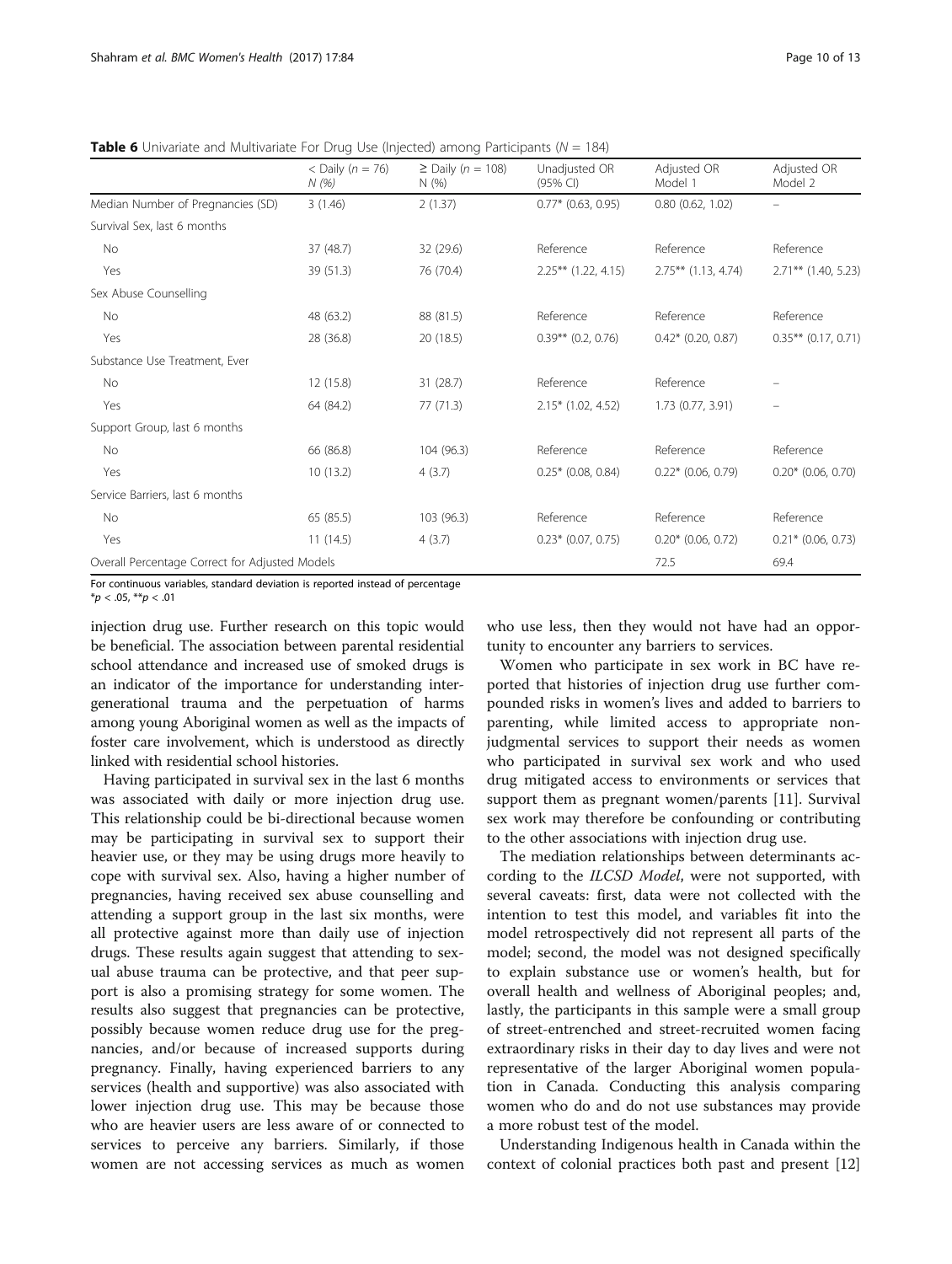is needed. Poverty, homelessness, housing instability, lack of education, involvement in the child welfare system, visits to the emergency room, survival sex work, and sexual abuse were all important predictors of substance use in the study sample. Given the relationship of all of these factors with historical and contemporary colonization practices (and that over 70% of the sample had a family history of residential school attendance and addiction), the intergenerational impacts of residential schooling, addiction, survival sex and trauma must foreground any deeper understanding of substance use among young Aboriginal women. Explicit attention to these factors has been decidedly absent from the literature examining substance use among Indigenous women [\[19\]](#page-11-0), while a lack of meaningful data that captures the distinct sociopolitical, historical and geographical contexts of Indigenous women's lives has limited discussions on these topics [[2](#page-11-0), [12\]](#page-11-0).

Multiple perspectives and models, in addition to the ILCSD Model, including for example The Indigenist Stress-Coping Model (on which The Cedar Project is based) [[26](#page-12-0)], will likely be needed to capture the complexity of young Indigenous women's experiences with both pregnancy and substance use. As evidenced by this study, these contextual factors are paramount to creating a fuller understanding of substance use and pregnancy. Further, highlighting the structural and social determinants of substance use provides actionable targets for interventions that can support women and their children. Importantly, by including the variables in this analysis related to women's socio-political-historical contexts, we were able to present a fuller depiction of women's actual lives, in keeping with previous qualitative findings from work with this same population [\[23, 24](#page-11-0)]. Indeed, a common criticism of quantitative research is its inability to produce rich and contextualized data. By developing methods for capturing and measuring Indigenous-specific determinants of health, such as intergenerational trauma, foster care and racism experiences, it will be possible to provide richer and more useful empirical data to support and develop understandings in this area of research. Racism, while playing an important role in the health and well-being of Indigenous peoples in Canada [\[2](#page-11-0)], for example, can be particularly challenging for groups that have experienced marginalization throughout their lives (like women in this study) to even identify, let alone quantify. As more research stresses the importance of understanding the role of Indigenous-specific social determinants in the health and well-being of Indigenous people in Canada [\[12\]](#page-11-0), however, this work is important, timely and necessary.

#### Strengths and limitations

This study had several strengths. The Cedar Project's criterion for defining Aboriginal Status was any individual who self-identified as Metis, Aboriginal, First Nations, Inuit, and status and non-status Indians. This type of self-identification, therefore, was more inclusive and was also in keeping with post-colonialism approaches in research. This data set included variables surrounding foster care involvement, residential schooling histories, and sexual abuse questions which allowed for more culturally appropriate and nuanced analyses. The Cedar Project Partnership actively maintains the quality of their data and try to minimize any reporting bias through the extensive training of their Aboriginal interviewers, assurances of confidentiality and availability of support services.

This study also had several limitations. Analysis was limited to previously collected data based on self-report that was cross-sectional, limiting conclusions about causation. Recruitment was non-random and there was no way to determine non-response bias. The limited focus of the study population means that generalizations to the general population of young Aboriginal women could not be made. Finally, it is unclear if women in the study used drugs and/or alcohol during their pregnancies.

## Conclusion

This analysis provided insight into the social contexts of women who have experiences with pregnancy as well as drug and/or alcohol use and highlighted the need to include Indigenous-specific determinants of health when examining young Aboriginal women's social, political and historical contexts in relation to their experiences with pregnancy and substance use.

## **Endnotes**

<sup>1</sup>Collectively refers to the original people of North America, including the three distinct groups of First Nations (historically referred to as Indian), Metis and Inuit peoples (Constitution Act, 1867). Over 1.4 million individuals in Canada identify themselves as an Aboriginal person (Statistics Canada, 2011).

<sup>2</sup>The terms Aboriginal, First Nations, Indigenous, Status Indian and Indian are used in accordance with the term used by the cited authors. Otherwise, the authors use the term Indigenous to acknowledge Indigenous peoples of Canada's international legal rights under the UN Declaration of the Rights of Indigenous Peoples. <sup>3</sup>

<sup>3</sup>The practice of people who are homeless or otherwise socially disadvantaged in society, trading sex for food, a place to sleep, or other basic needs, including drugs.

#### Acknowledgements

The authors would like to thank Mabel Louie for her mentorship and guidance to S.Z.S throughout the research process. In addition, the authors thank Martin T. Schechter for his contribution to the retrieval and maintenance of the Cedar Project dataset. Finally, the authors would like to acknowledge the incredible contribution of women in the Cedar Project to this research, and to acknowledge their strength and resilience in facing extraordinary challenges.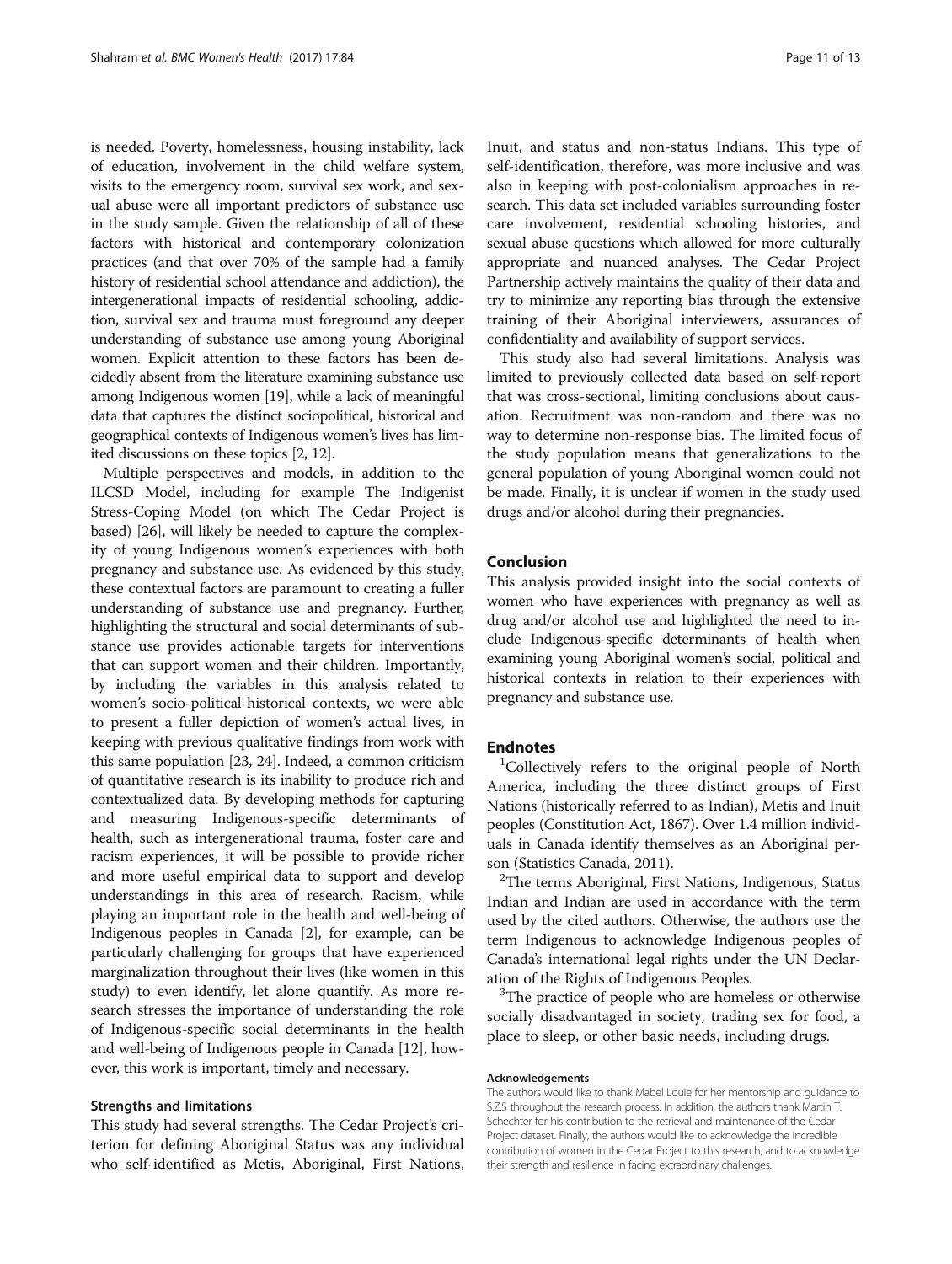## <span id="page-11-0"></span>Funding

S.Z.S was supported through a CIHR Institute for Aboriginal People's Health Doctoral Award (Funding number: 121,268) to complete this research as part of her PhD dissertation research project. S.Z.S was supported by the Equity Lens in Public Health CIHR Research Project (Funding Number: 116,688) through a Postdoctoral Research Fellowship to prepare this manuscript.

#### Availability of data and materials

The datasets generated and/or analysed during the current study are not publicly available due to the possibility of compromising individual privacy, but are available from the corresponding author on reasonable request.

#### Authors' contributions

SZS led the conceptualization of this study, and conducted the data analysis and major preparation of this manuscript. JLB contributed to the conceptualization of the study, the data analysis plan, and major elements of the preparation of this manuscript. NDO and LD provided guidance and insight to the data analysis and interpretation of findings and provided feedback and edits for the final version of this manuscript. VT (Research Coordinator, The Cedar Project) and PMS (PI, The Cedar Project) were integral to the data collection for the data set used, establishing ethical protocols, guiding the data retrieval and analysis plan, and interpretation and dissemination of the results. The Cedar Project Partnership oversees all research conducted with Cedar Project participants and were integral to all parts of this research study. All authors reviewed and approved the final manuscript.

## Ethics approval and consent to participate

The Behavioural Research Ethics Board at the University of British Columbia and the Cedar Project Partnership Ethics Review committee, that oversees research conducted with Cedar Project participants, approved this research protocol. The Cedar Project Partnership also oversaw the analysis plan and helped with the interpretation of the results. All participants provided informed consent.

#### Consent for publication

N/A

#### Competing interests

The authors declare that they have no competing interests.

## Publisher's Note

Springer Nature remains neutral with regard to jurisdictional claims in published maps and institutional affiliations.

#### Author details

<sup>1</sup> Faculty of Health and Social Development, University of British Columbia, 1147 Research Road, Kelowna, BC V1V 1V7, Canada. <sup>2</sup>Institute for Healthy Living and Chronic Disease Prevention, and School of Nursing, Faculty of Health and Social Development, University of British Columbia, 1147 Research Road, Kelowna, BC V1V 1V7, Canada. <sup>3</sup>Faculty of Health Sciences, Australian Catholic University, Melbourne, Australia. <sup>4</sup>School of Nursing, Faculty of Health and Social Development, University of British Columbia, 1147 Research Road, Kelowna, BC V1V 1V7, Canada. <sup>5</sup>Department of Obstetrics & Gynaecology, Faculty of Medicine, University of British Columbia, 1190 Hornby Street 4th Floor, Vancouver, BC V6Z 2K5, Canada. <sup>6</sup>Wuikinuxv Nation, The Cedar Project, Vancouver, Canada. <sup>7</sup>School of Population and Public Health, University of British Columbia, 2206 East Mall, Vancouver, BC V6T 1Z3, Canada. <sup>8</sup>Present Address: Postdoctoral Research Fellow, Centre for Addictions Research of British Columbia, University of Victoria, PO Box 1700, STN CSC Victoria, Victoria, BC V8W 2Y2, Canada. <sup>9</sup>15890 Greenhow Road, Oyama, BC V4V 2E6, Canada.

#### Received: 2 June 2016 Accepted: 28 August 2017 Published online: 15 September 2017

#### References

- Ahmad N, Flight J, Singh VA. Canadian addiction survey (CAS): focus on gender. Ottawa: Canadian Centre on Substance Abuse; 2008.
- Allan B, Smylie J. First peoples, second class treatment: the role of racism in the health and well-being of indigenous peoples in Canada. Toronto, ON: Wellesley Institute; 2015.
- 3. Baron RM, Kenny DA. The moderator–mediator variable distinction in social psychological research: Conceptual, strategic, and statistical considerations. Journal of personality and social psychology. 1986;51(6):1173.
- Big Eagle C, Guimond E. Contributions that count: first nations women and demography. In: Valaskakis GG, Stout MD, Guimond E, editors. Restoring the balance: first nations women, community, and culture. Winnipeg, MB: University of Manitoba Press; 2009. p. 35–68.
- 5. Bougie E, Kelly-Scott K, Arriagada P. The education and employment experiences of first nations people living off reserve, Inuit, and Métis: selected results from the 2012 aboriginal peoples survey: Statistics Canada, Social and Aboriginal Statistics Division; 2013. [http://www.statcan.gc.ca/pub/](http://www.statcan.gc.ca/pub/89-653-x/89-653-x2013001-eng.pdf) [89-653-x/89-653-x2013001-eng.pdf](http://www.statcan.gc.ca/pub/89-653-x/89-653-x2013001-eng.pdf).
- 6. Brennan S. Violent victimization of aboriginal women in the Canadian provinces, 2009 (catalogue no. 85-02-X). Ottawa: ON: Canadian Centre for Justice Statistics, Ministry of Industry; 2011.
- 7. Brunen, L., & Northern, F. (2000). Aboriginal women with addictions: a discussion paper on triple marginalization in the health care system. Northern Secretariat of the BC Centre of Excellence for Women's Health.
- 8. Butt, P., Beirness, D., Gliksman, L., Paradis, C., & Stockwell, T. (2011). Alcohol and health in Canada: a summary of evidence and guidelines for low-risk drinking. Canadian Centre on Substance Abuse.
- 9. Craib KJ, Spittal PM, Wood E, Laliberte N, Hogg RS, Li K, et al. Risk factors for elevated HIV incidence among aboriginal injection drug users in Vancouver. CMAJ. 2003;168(1):19–24.
- 10. Draucker CB, Martsolf DS, Roller C, Knapik G, Ross R, Stidham AW. Healing from childhood sexual abuse: a theoretical model. J Child Sex Abus. 2011; 20(4):435–66.
- 11. Duff P, Shoveller J, Chettiar J, Feng C, Nicoletti R, Shannon K. Sex work and motherhood: social and structural barriers to health and social services for pregnant and parenting street and off-street sex workers. Health Care Women Int. 2014:1–17. doi[:10.1080/07399332.2014.989437](http://dx.doi.org/10.1080/07399332.2014.989437).
- 12. Greenwood ML, de Leeuw SN. Social determinants of health and the future wellbeing of aboriginal children in Canada. Paediatr Child Health. 2012;17(7):381–4.
- 13. Frazier PA, Tix AP, Barron KE. Testing moderator and mediator effects in counseling psychology research. Journal of counseling psychology. 2004;51(1):115.
- 14. Halseth R. Aboriginal women in Canada, gender, socio-economic determinants of health, and initiatives to close the wellness-gap. Prince George, BC: National Collaborating Centre for Aboriginal Health; 2013.
- 15. Hunting G, Browne AJ. Decolonizing policy discourse: reframing the 'problem' of fetal alcohol spectrum disorder. Women's Health and Urban Life. 2012;11(1):35–53.
- 16. Mikkonen J, Raphael D. Social determinants of health: the Canadian facts. Toronto: York University School of Health Policy and Management. The publication is; 2010. available at [http://www.thecanadianfacts.org/the\\_](http://www.thecanadianfacts.org/the_canadian_facts.pdf) [canadian\\_facts.pdf.](http://www.thecanadianfacts.org/the_canadian_facts.pdf)
- 17. Niccols A, Dell CA, Clarke S. Treatment issues for aboriginal mothers with substance use problems and their children. Int J Ment Heal Addict. 2010; 8(2):320–35. doi:[10.1007/s11469-009-9255-8](http://dx.doi.org/10.1007/s11469-009-9255-8).
- 18. O'Donnell V, Wallace S. First nations, Métis and Inuit women. Women in Canada: a gender-based statistical report. 6th ed. Ottawa: Statistics Canada; 2011. [http://www.statcan.gc.ca/pub/89-503-x/2010001/article/11442-eng.pdf.](http://www.statcan.gc.ca/pub/89-503-x/2010001/article/11442-eng.pdf)
- 19. Reading CL, Wien F. Health inequalities and social determinants of aboriginal peoples' health. Prince George: National Collaborating Centre for Aboriginal Health; 2009. [http://www.nccah-ccnsa.ca/docs/](http://www.nccah-ccnsa.ca/docs/social%20determinates/nccah-loppie-wien_report.pdf) [social%20determinates/nccah-loppie-wien\\_report.pdf.](http://www.nccah-ccnsa.ca/docs/social%20determinates/nccah-loppie-wien_report.pdf)
- 20. Rhoades KA, Leve LD, Harold GT, Kim HK, Chamberlain P. Drug use trajectories after a randomized controlled trial of MTFC: associations with partner drug use. J Res Adolesc. 2014;24(1):40–54. doi:[10.1111/jora.12077.](http://dx.doi.org/10.1111/jora.12077)
- 21. Salmon, A. Aboriginal mothering, FASD prevention and the contestations of neoliberal citizenship. Critical Public Health. 2011;21(2):165–178.
- 22. Shahram S. The social determinants of substance use for aboriginal women: a systematic review. Women & health. 2016;56(2):157–76.
- 23. Shahram SZ, Bottorff JL, Kurtz DL, Oelke ND, Thomas V, Spittal PM. Understanding the life histories of pregnant-involved young aboriginal women with substance use experiences in three Canadian cities. Qual Health Res. 2017a;27(2):249–59.
- 24. Shahram, S. Z., Bottorff, J. L., Oelke, N. D., Kurtz, D. L., Thomas, V., Spittal, P. M., & and For the Cedar Project Partnership. (2017b). Mapping the social determinants of substance use for pregnant-involved young aboriginal women. Int J Qual Stud Health Well-being, 12(1), 1275155.